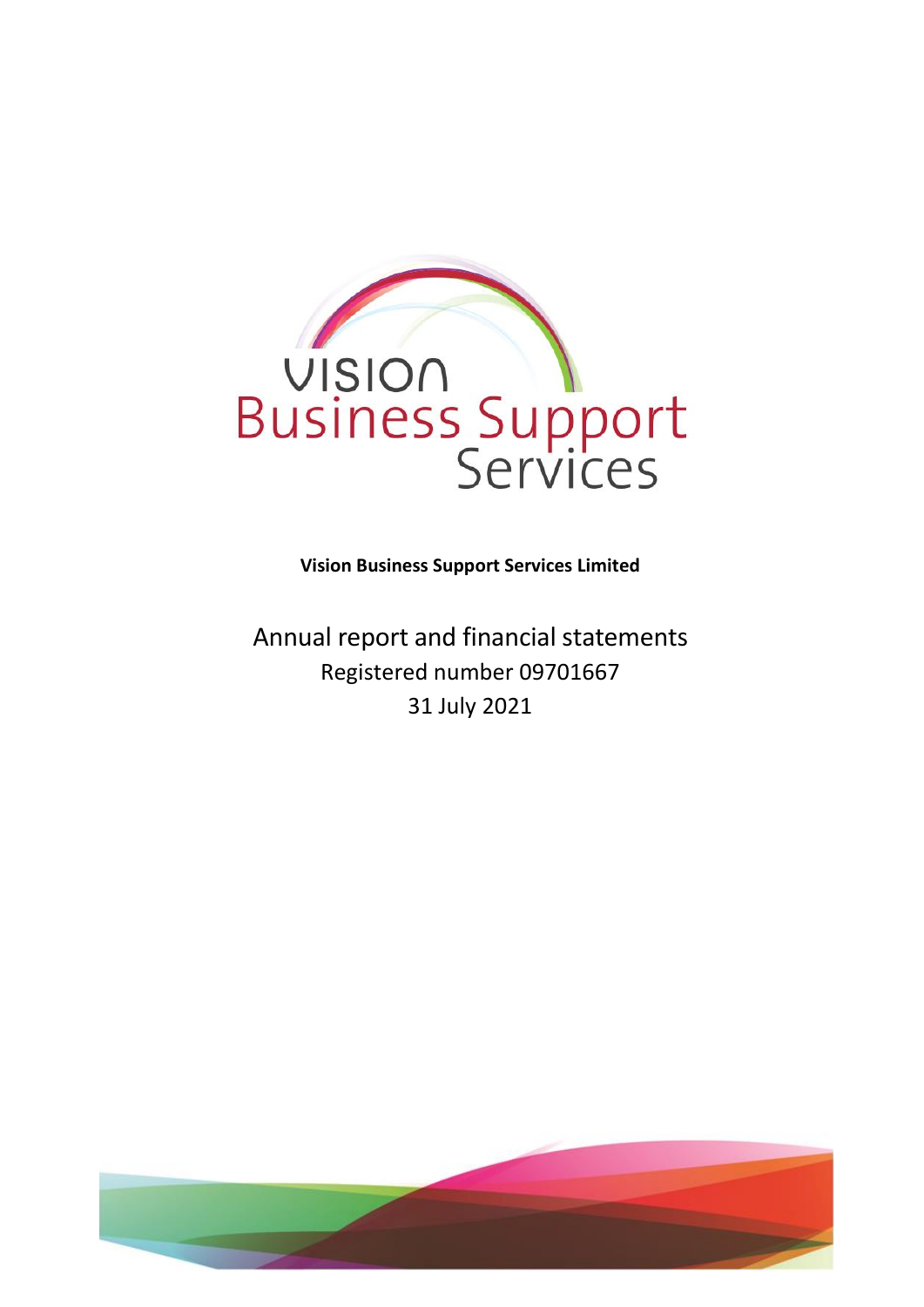# **Contents**

| Company information                                                                                       |                |
|-----------------------------------------------------------------------------------------------------------|----------------|
| Strategic report                                                                                          | 2              |
| Directors' report                                                                                         | 3              |
| Statement of directors' responsibilities in respect of the Directors' report and the financial statements | $\overline{4}$ |
| Independent auditor's report to the members of Vision Business Support Services Limited                   | 5              |
| Statement of Comprehensive Income                                                                         | 9              |
| <b>Balance sheet</b>                                                                                      | 10             |
| Statement of Changes in Equity                                                                            | 11             |
| <b>Notes</b>                                                                                              | 12             |
|                                                                                                           |                |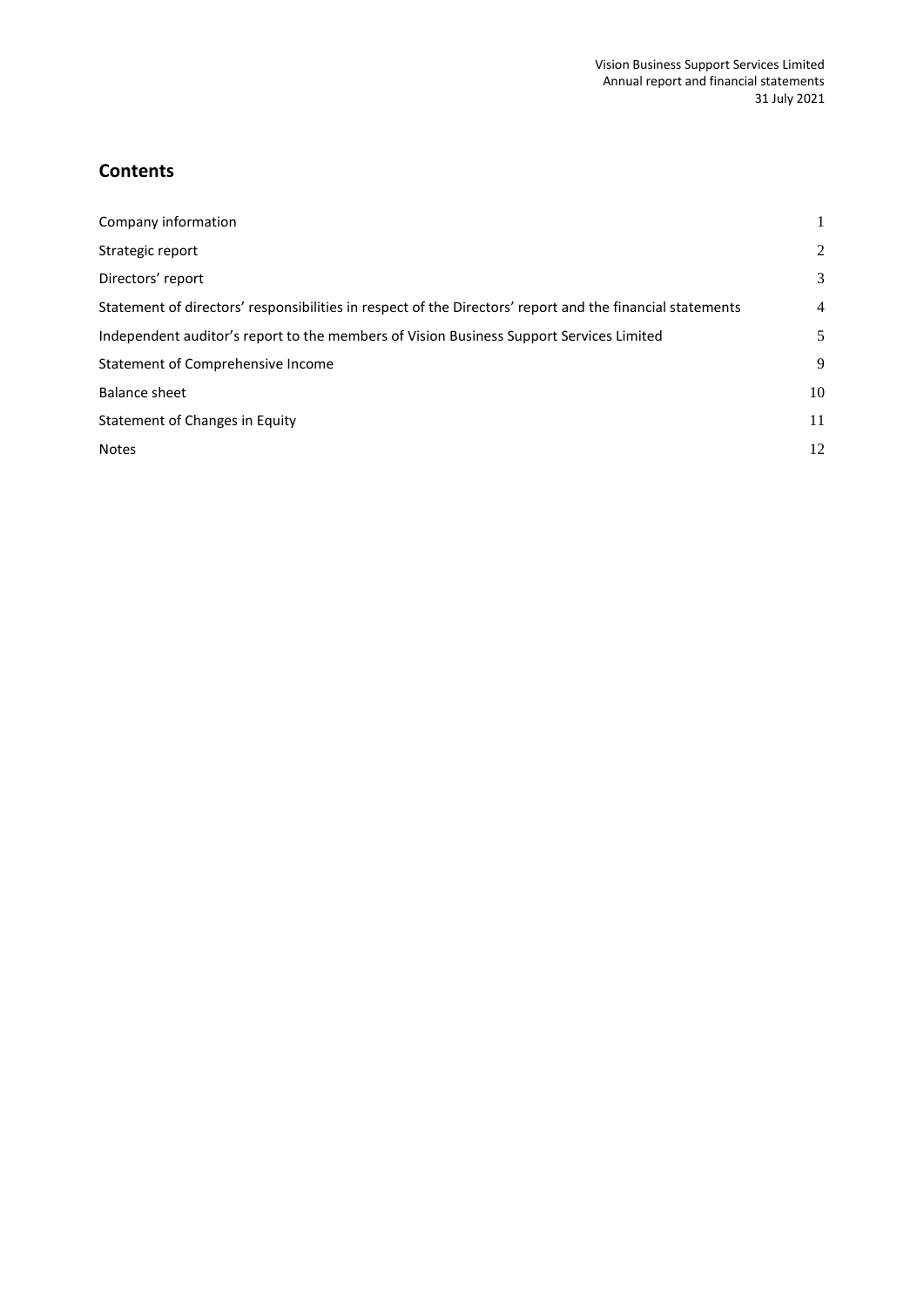# **Company information**

| <b>Directors</b>         | A Cropley<br>J Fearon<br><b>K Truscott</b><br>S Smith (resigned 4 <sup>th</sup> November 2021)   |
|--------------------------|--------------------------------------------------------------------------------------------------|
| <b>Secretary</b>         | M Bagshaw                                                                                        |
| <b>Auditor</b>           | <b>Mazars LLP</b><br>Park View House<br>58 The Ropewalk<br>Nottingham<br>NG15DW                  |
| <b>Bankers</b>           | Lloyds Bank Plc<br>$1st$ Floor<br><b>Butt Dyke House</b><br>33 Park Row<br>Nottingham<br>NG1 6GY |
| <b>Solicitor</b>         | Eversheds LLP<br>1 Royal Standard Place<br>Nottingham<br><b>NG1 6FZ</b>                          |
| <b>Registered office</b> | Derby Road<br>Mansfield<br>Nottinghamshire<br><b>NG18 5BH</b>                                    |
| <b>Registered number</b> | 09701667                                                                                         |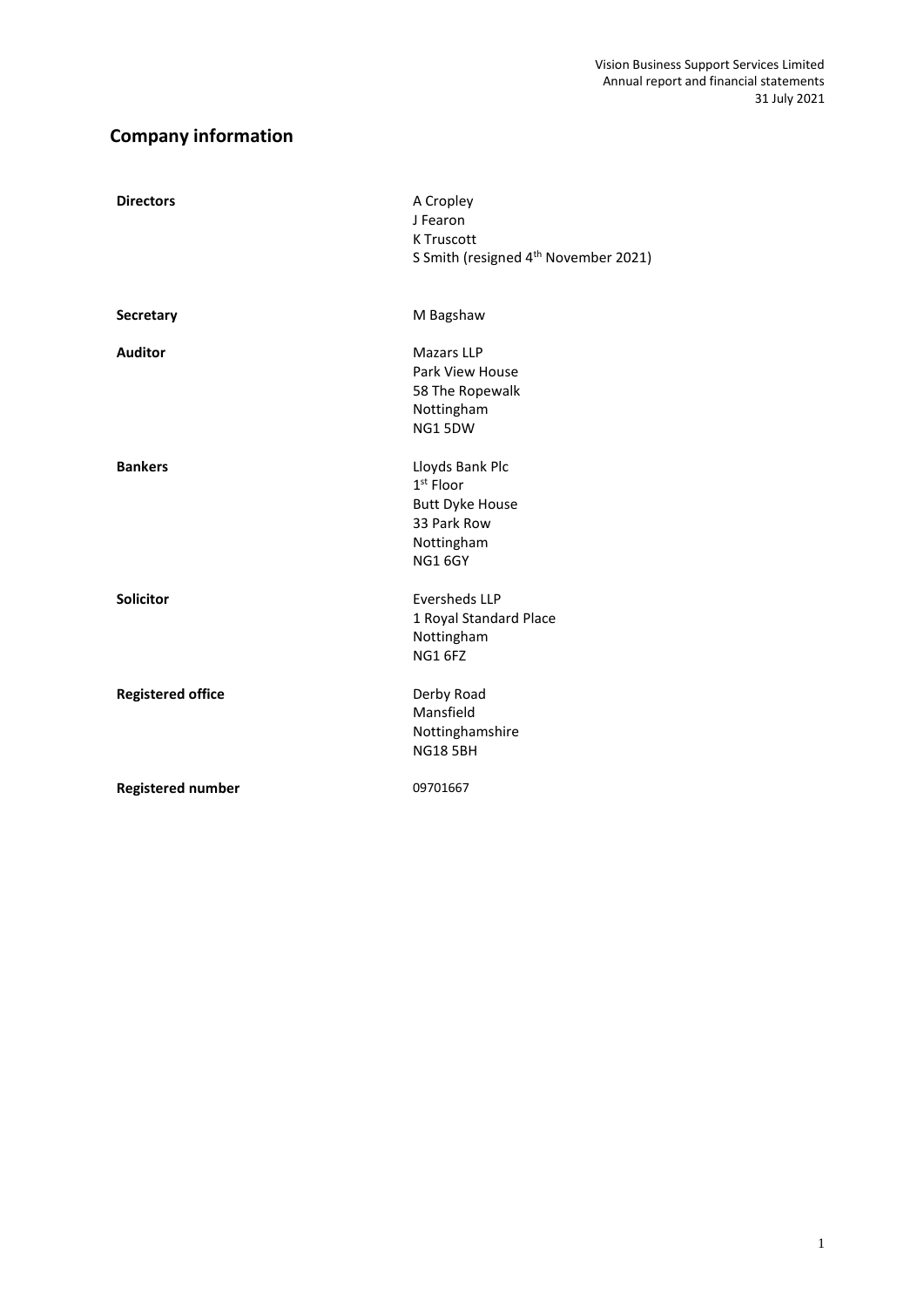# **Strategic report**

Vision Business Support Services Limited is wholly owned by West Nottinghamshire College in Mansfield, Nottinghamshire. It was incorporated on 24 July 2015. The principal activity of the company is the provision of support services to West Nottinghamshire College (WNC) and other organisations.

#### **Business review**

Vision Business Support Services Limited operates out of premises in Mansfield, Nottinghamshire from where its core services are delivered and marketed. The key performance measures that the Board of Directors and sole shareholder uses to monitor progress of the company against its objectives are:

- Margins at operational level;
- Turnover growth;
- Solvency;
- Staff turnover; and
- Staff skills development.

During the year ended 31 July 2021 ('2021') the Board has monitored performance against the budget and the agreed business strategy and plans. Turnover increased substantially in year in line with expectations and gross profit margin has been maintained at the expected value of approximately 2% after overheads. Throughout the year the business held sufficient funds to maintain solvency and continues to do so. Staff turnover was stable, with a large element of growth in numbers employed. All VBSS staff shared staff development opportunities with other parts of the WNC group.

#### **Future prospects**

The market Vision Business Support Services Limited operates in is currently dominated by the main customer, West Nottinghamshire College; a small growth in activity is planned in 2021/22.

#### **Principal risks and uncertainties**

The principal risk and uncertainty around the future for the business is related to the continuing engagement and demand from the core customer, West Nottinghamshire College. As at the date of this report there were no changes planned to the supply of services to WNC.

Derby Road Mansfield Nottinghamshire NG18 5BH

*A Cropley Director*

Date: 2<sup>nd</sup> December 2021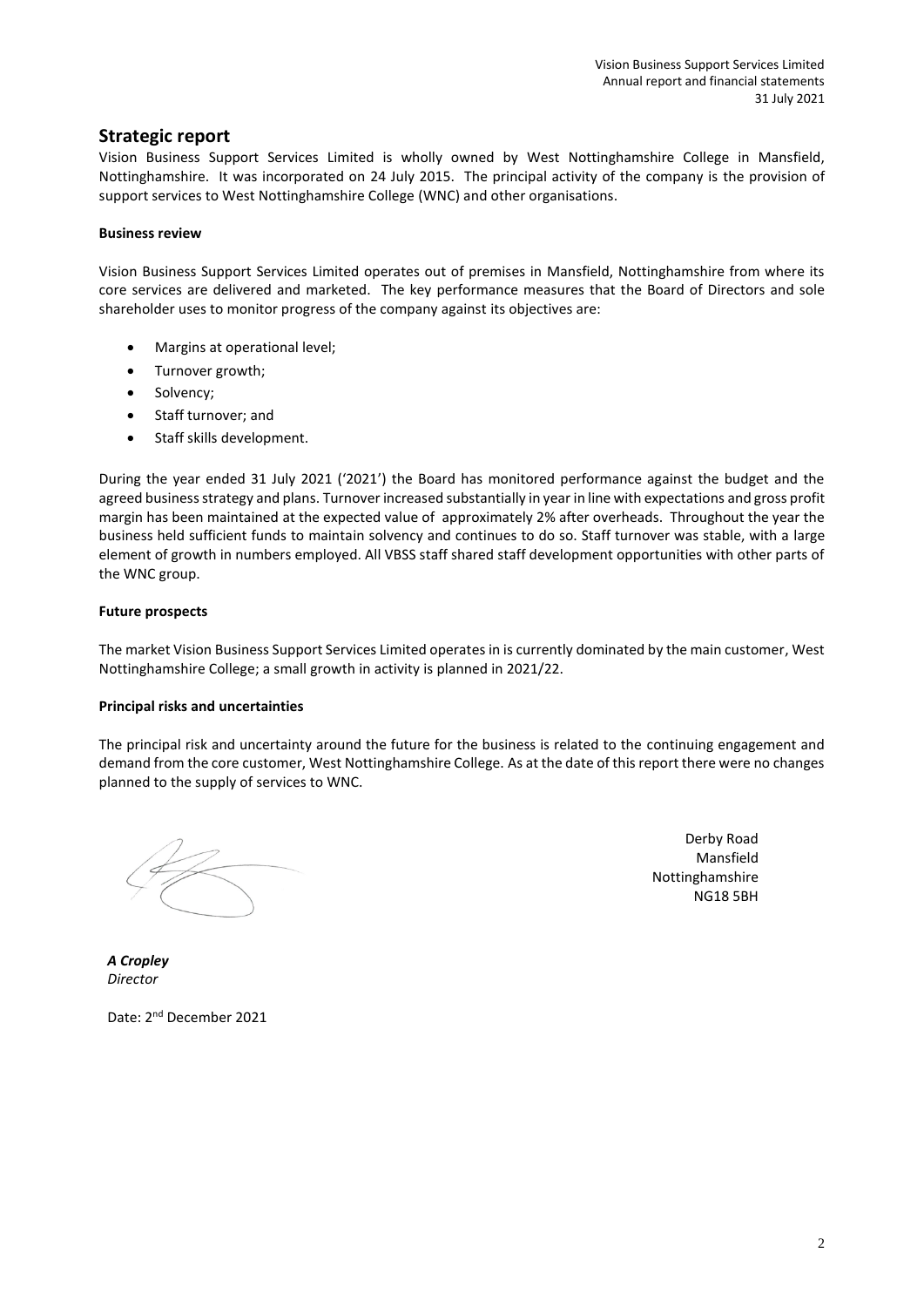# **Directors' report**

The directors present their directors' report and financial statements for the year ended 31 July 2021.

#### **Results and dividends**

The profit for the year after taxation amounted to £80.9k *(2020: £43.4k).* The directors do not recommend a dividend in respect of the year ended 31 July 2021 *(2020: Nil).*

#### **Principal activities and review of the business**

The company's principal activity during the year were the development and provision of business support services to the core client, West Nottinghamshire College. The directors have reviewed the balance sheet at 31 July 2021 and events thereafter. They consider the results for the year ended and the position at 31 July 2021 to be as expected.

#### **Going concern**

The company's business activities, together with the factors likely to affect its future development, its financial position and the principle risks and uncertainties are described above. During the year COVID caused minimal disruptions to the business activities, income, cost or profitability, this remains the position upto the date of this report. The company shares a COVID response plan with the WNC group.

After making enquiries, the directors have a reasonable expectation that the company has adequate resources to continue in operational existence for the foreseeable future. Accordingly, they continue to adopt the going concern basis in preparing the financial statements.

#### **Directors**

The directors who held office during the year or in the period prior to the accounts being signed were as follows:

A Cropley J Fearon K Truscott S Smith (resigned 4<sup>th</sup> November 2021)

#### **Auditors and disclosure of information to auditor**

The directors who held office at the date of approval of this directors' report confirm that, so far as they are each aware, there is no relevant audit information of which the company's auditor is unaware; and each director has taken all the steps that he/she ought to have taken as a director to make himself/herself aware of any relevant audit information and to establish that the company's auditor is aware of that information.

The auditors, Mazars LLP, will be deemed to be reappointed and will therefore continue in office.

The directors' report has been prepared in accordance with the provisions applicable to companies entitled to the small companies exemptions *(Companies Act 2006, s419)*.

By order of the board

Derby Road Mansfield Nottinghamshire NG18 5BH

**A Cropley** *Director*

Date: 2<sup>nd</sup> December 2021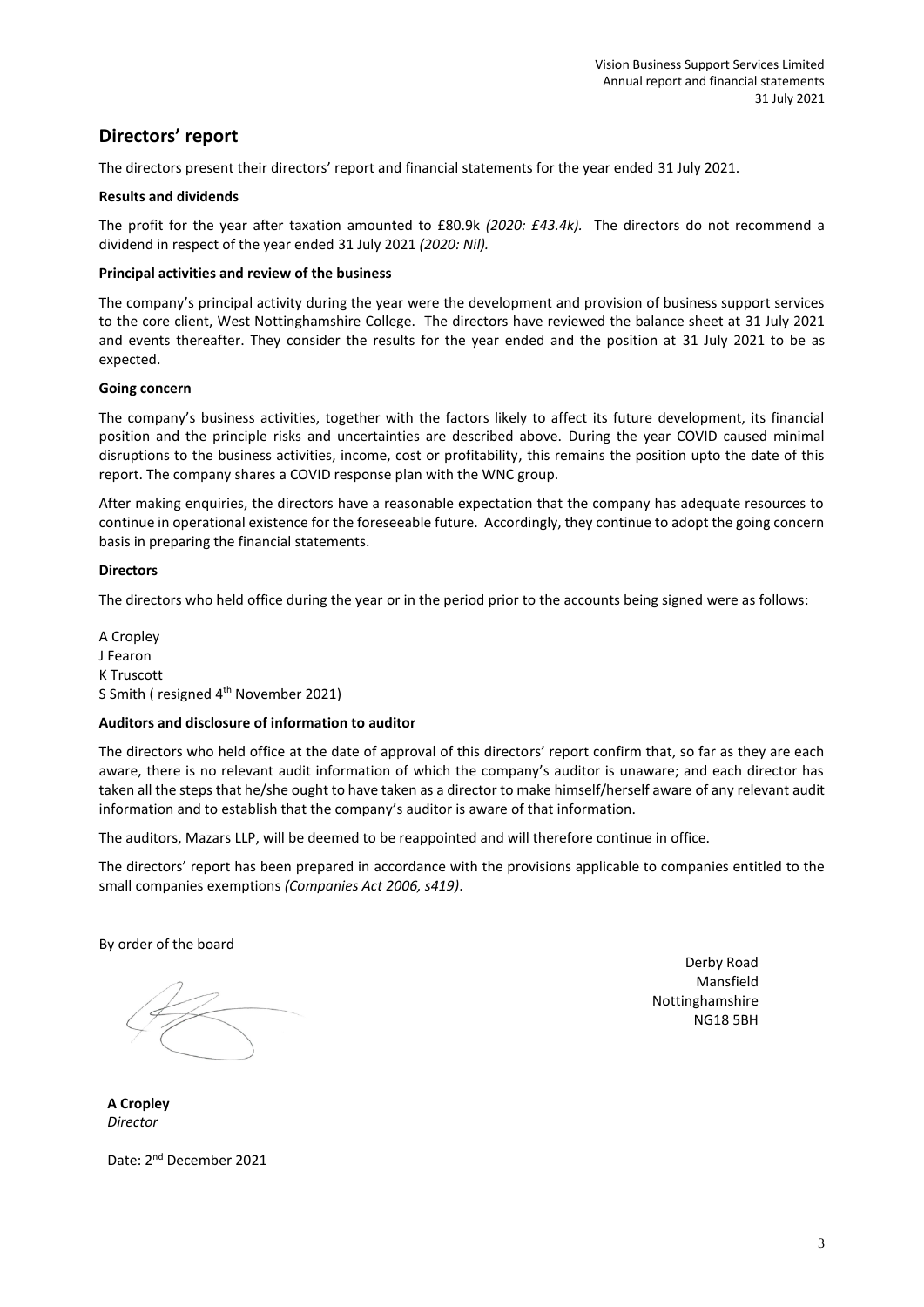# **Statement of directors' responsibilities in respect of the Directors' report and the financial statements**

The directors are responsible for preparing the Directors' report and the financial statements in accordance with applicable law and regulations.

Company law requires the directors to prepare financial statements for each financial year. Under that law they have elected to prepare the financial statements in accordance with UK accounting standards and applicable law (UK Generally Accepted Accounting Practice), including FRS 102 The Financial Reporting Standard applicable in the UK and Republic of Ireland.

Under Company law the directors must not approve the financial statements unless they are satisfied that they give a true and fair view of the state of affairs of the Company and of the profit or loss of the Company for that period. In preparing these financial statements, the directors are required to:

- select suitable accounting policies and then apply them consistently;
- make judgements and estimates that are reasonable and prudent; and
- prepare the financial statements on the going concern basis unless it is inappropriate to presume that the company will continue in business.

The directors are responsible for keeping adequate accounting records that are sufficient to show and explain the Company's transactions and disclose with reasonable accuracy at any time the financial position of the Company and enable them to ensure that the financial statements comply with the Companies Act 2006. They are responsible for such internal control as they determine is necessary to enable the preparation of financial statements that are free from material misstatement, whether due to fraud or error, and have general responsibility for taking such steps as are reasonably open to them to safeguard the assets of the Company and to prevent and detect fraud and other irregularities.

The directors are responsible for the maintenance and integrity of the corporate and financial information included on the Company's website. Legislation in the UK governing the preparation and dissemination of financial statements may differ from legislation in other jurisdictions.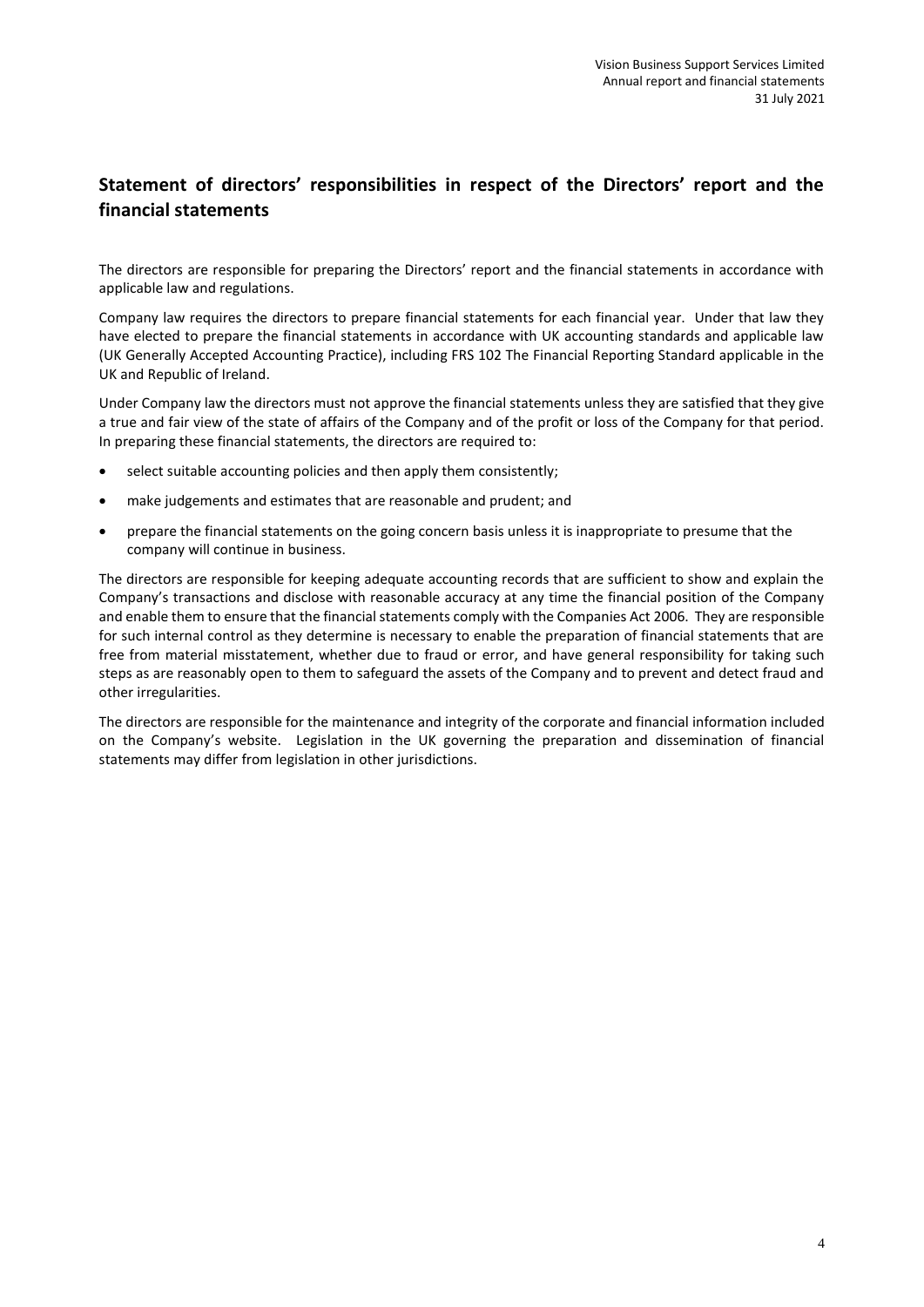# **Independent auditor's report to the members of Vision Business Support Services Limited**

# **Opinion**

We have audited the financial statements of Vision Business Support Services Limited (the 'company') for the year ended 31 July 2021 which comprise the Statement of Comprehensive Income, the Balance Sheet, the Statement of Changes in Equity and notes to the financial statements, including a summary of significant accounting policies. The financial reporting framework that has been applied in their preparation is applicable law and United Kingdom Accounting Standards, including FRS 102 "The Financial Reporting Standard applicable in the UK and Republic of Ireland" (United Kingdom Generally Accepted Accounting Practice).

In our opinion, the financial statements:

- give a true and fair view of the state of the company's affairs as at 31 July 2021 and of its profit for the year then ended;
- have been properly prepared in accordance with United Kingdom Generally Accepted Accounting Practice; and
- have been prepared in accordance with the requirements of the Companies Act 2006.

# **Basis for opinion**

We conducted our audit in accordance with International Standards on Auditing (UK) (ISAs (UK)) and applicable law. Our responsibilities under those standards are further described in the Auditor's responsibilities for the audit of the financial statements section of our report. We are independent of the company in accordance with the ethical requirements that are relevant to our audit of the financial statements in the UK, including the FRC's Ethical Standard, and we have fulfilled our other ethical responsibilities in accordance with these requirements. We believe that the audit evidence we have obtained is sufficient and appropriate to provide a basis for our opinion.

# **Conclusions relating to going concern**

In auditing the financial statements, we have concluded that the directors' use of the going concern basis of accounting in the preparation of the financial statements is appropriate.

Based on the work we have performed, we have not identified any material uncertainties relating to events or conditions that, individually or collectively, may cast significant doubt on the company's ability to continue as a going concern for a period of at least twelve months from when the financial statements are authorised for issue.

Our responsibilities and the responsibilities of the directors with respect to going concern are described in the relevant sections of this report.

# **Other information**

The other information comprises the information included in the annual report, other than the financial statements and our auditor's report thereon. The directors are responsible for the other information contained within the annual report. Our opinion on the financial statements does not cover the other information and, except to the extent otherwise explicitly stated in our report, we do not express any form of assurance conclusion thereon.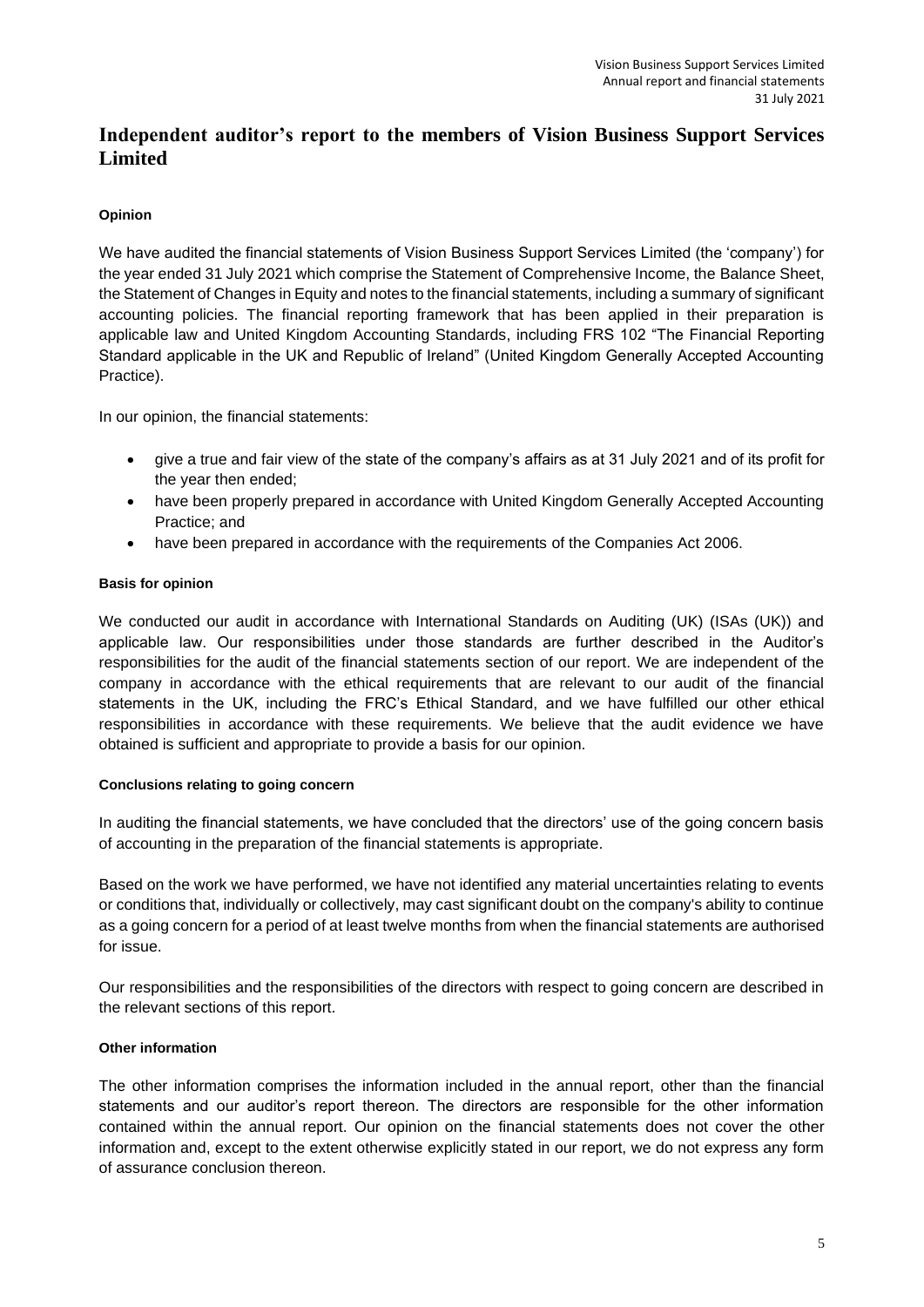In connection with our audit of the financial statements, our responsibility is to read the other information and, in doing so, consider whether the other information is materially inconsistent with the financial statements or our knowledge obtained in the course of the audit, or otherwise appears to be materially misstated. If we identify such material inconsistencies or apparent material misstatements, we are required to determine whether there is a material misstatement in the financial statements or a material misstatement of the other information. If, based on the work we have performed, we conclude that there is a material misstatement of this other information, we are required to report that fact.

We have nothing to report in this regard.

# **Opinions on other matters prescribed by the Companies Act 2006**

In our opinion, based on the work undertaken in the course of the audit:

- the information given in the Strategic Report and the Directors' Report for the financial year for which the financial statements are prepared is consistent with the financial statements; and
- the Strategic Report and the Directors' Report have been prepared in accordance with applicable legal requirements.

# **Matters on which we are required to report by exception**

In light of the knowledge and understanding of the company and its environment obtained in the course of the audit, we have not identified material misstatements in the Strategic Report or the Directors' Report.

We have nothing to report in respect of the following matters in relation to which the Companies Act 2006 requires us to report to you if, in our opinion:

- adequate accounting records have not been kept, or returns adequate for our audit have not been received from branches not visited by us; or
- the financial statements are not in agreement with the accounting records and returns; or
- certain disclosures of directors' remuneration specified by law are not made; or
- we have not received all the information and explanations we require for our audit; or
- the directors were not entitled to prepare the financial statements in accordance with the small companies regime and take advantage of the small companies' exemption in preparing the Directors' Report and from the requirement to prepare a Strategic Report.

#### **Responsibilities of Directors**

As explained more fully in the Directors' Responsibilities Statement set out on page 4, the directors are responsible for the preparation of the financial statements and for being satisfied that they give a true and fair view, and for such internal control as the directors determine is necessary to enable the preparation of financial statements that are free from material misstatement, whether due to fraud or error.

In preparing the financial statements, the directors are responsible for assessing the company's ability to continue as a going concern, disclosing, as applicable, matters related to going concern and using the going concern basis of accounting unless the directors either intend to liquidate the company or to cease operations, or have no realistic alternative but to do so.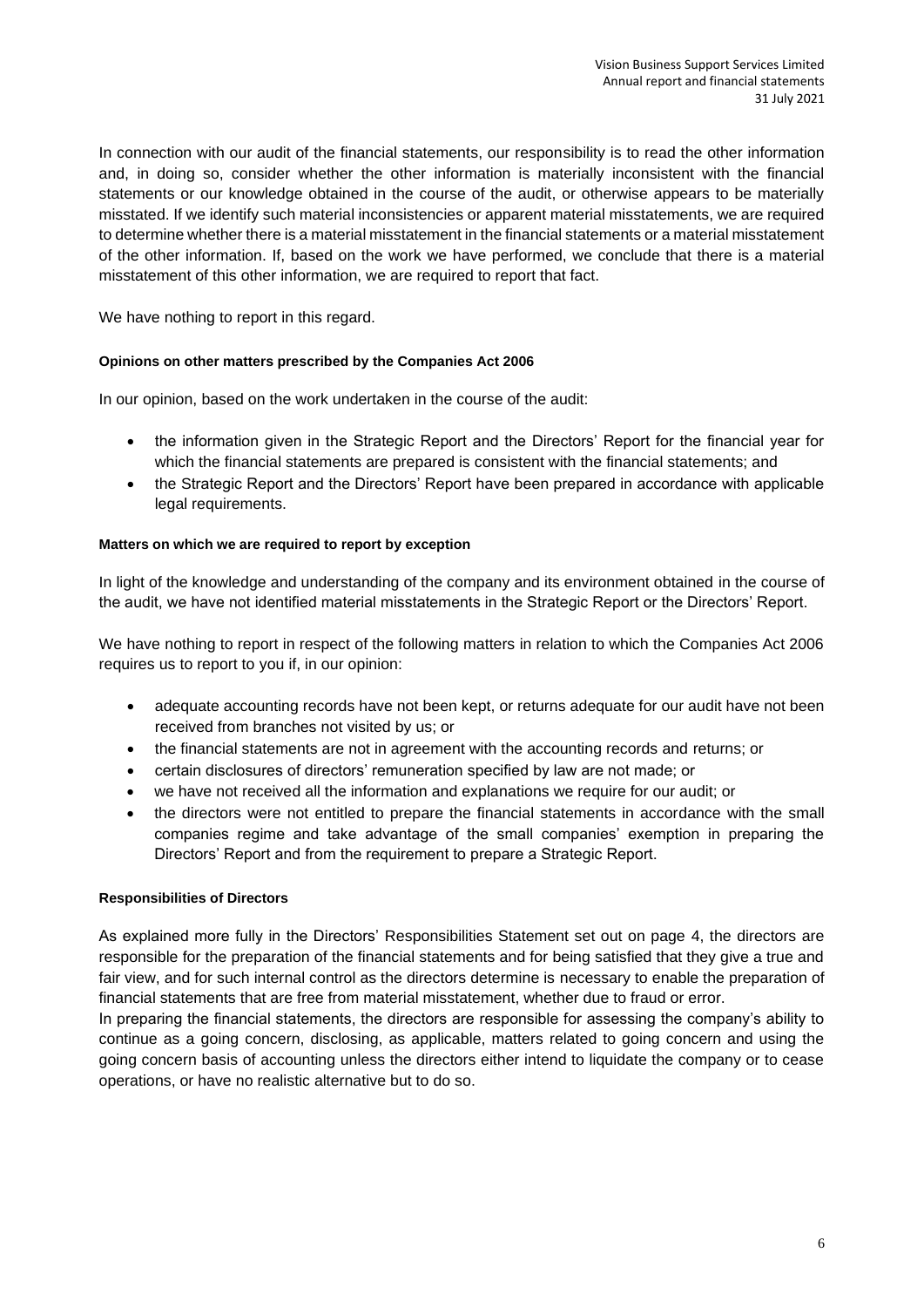#### **Auditor's responsibilities for the audit of the financial statements**

Our objectives are to obtain reasonable assurance about whether the financial statements as a whole are free from material misstatement, whether due to fraud or error, and to issue an auditor's report that includes our opinion. Reasonable assurance is a high level of assurance but is not a guarantee that an audit conducted in accordance with ISAs (UK) will always detect a material misstatement when it exists. Misstatements can arise from fraud or error and are considered material if, individually or in the aggregate, they could reasonably be expected to influence the economic decisions of users taken on the basis of the financial statements.

Irregularities, including fraud, are instances of non-compliance with laws and regulations. We design procedures in line with our responsibilities, outlined above, to detect material misstatements in respect of irregularities, including fraud. Based on our understanding of the company and its industry, we identified that the principal risks of non-compliance with laws and regulations related to UK tax legislation, pensions legislation, employment regulation and health and safety regulation, anti-bribery, corruption and fraud, money laundering, and we considered the extent to which non-compliance might have a material effect on the financial statements. We also considered those laws and regulations that have a direct impact on the preparation of the financial statements, such as the Companies Act 2006.

We evaluated the directors' and management's incentives and opportunities for fraudulent manipulation of the financial statements (including the risk of override of controls) and determined that the principal risks were related to posting manual journal entries to manipulate financial performance, management bias through judgements and assumptions in significant accounting estimates, in particular in relation to loss reserves, and significant one-off or unusual transactions.

Our audit procedures were designed to respond to those identified risks, including non-compliance with laws and regulations (irregularities) and fraud that are material to the financial statements. Our audit procedures included but were not limited to:

- Discussing with the directors and management their policies and procedures regarding compliance with laws and regulations;
- Communicating identified laws and regulations throughout our engagement team and remaining alert to any indications of non-compliance throughout our audit; and
- Considering the risk of acts by the company which were contrary to applicable laws and regulations, including fraud.

Our audit procedures in relation to fraud included but were not limited to:

- Making enquiries of the directors and management on whether they had knowledge of any actual, suspected or alleged fraud;
- Gaining an understanding of the internal controls established to mitigate risks related to fraud;
- Discussing amongst the engagement team the risks of fraud; and
- Addressing the risks of fraud through management override of controls by performing journal entry testing.

There are inherent limitations in the audit procedures described above and the primary responsibility for the prevention and detection of irregularities including fraud rests with management. As with any audit, there remained a risk of non-detection of irregularities, as these may involve collusion, forgery, intentional omissions, misrepresentations or the override of internal controls.

A further description of our responsibilities for the audit of the financial statements is located on the Financial Reporting Council's website at [www.frc.org.uk/auditorsresponsibilities.](http://www.frc.org.uk/auditorsresponsibilities) This description forms part of our auditor's report.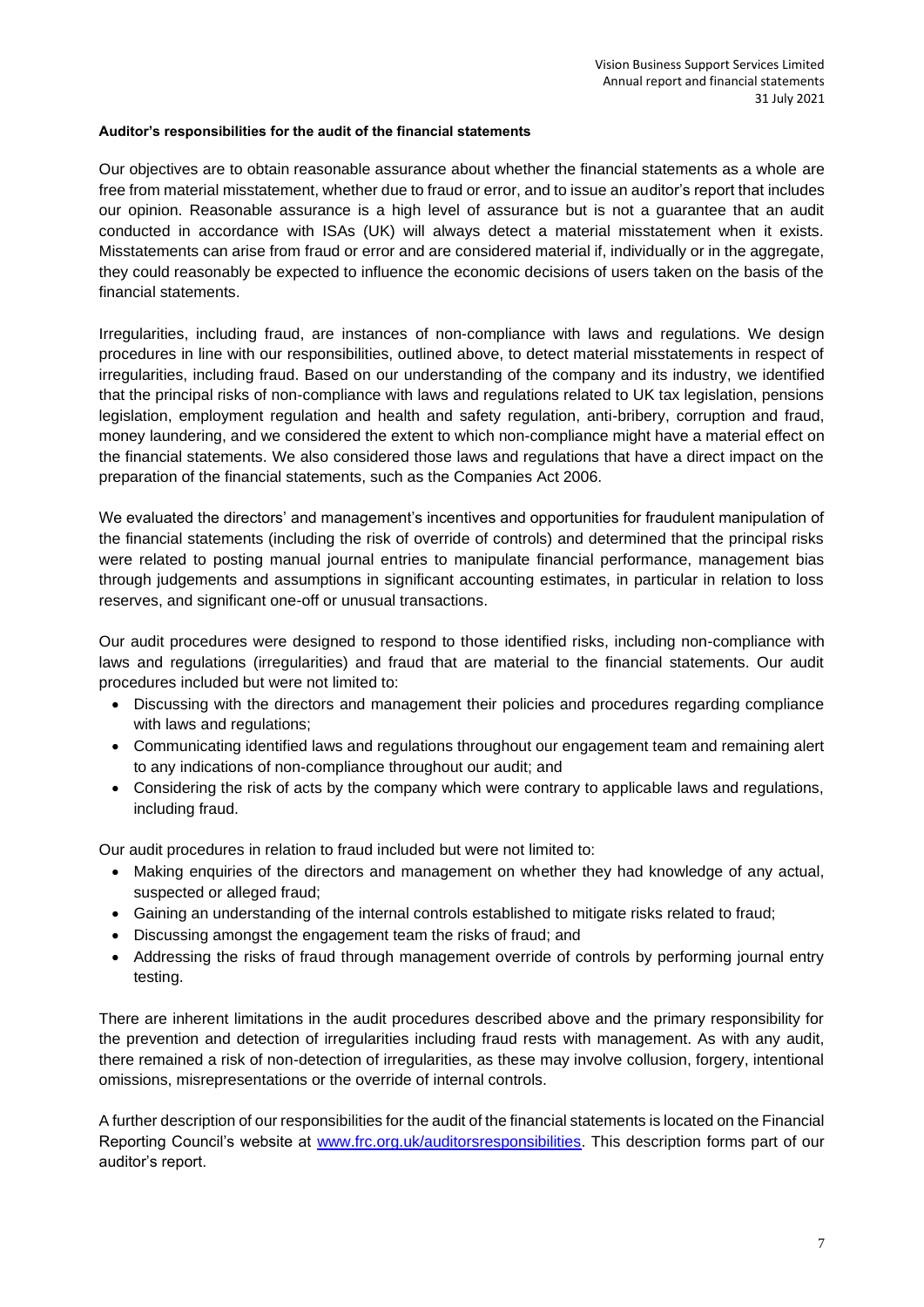### **Use of the audit report**

This report is made solely to the company's members as a body in accordance with Chapter 3 of Part 16 of the Companies Act 2006. Our audit work has been undertaken so that we might state to the company's members those matters we are required to state to them in an auditor's report and for no other purpose. To the fullest extent permitted by law, we do not accept or assume responsibility to anyone other than the company and the company's members as a body for our audit work, for this report, or for the opinions we have formed.

Dovid Hose [David Hoose \(Dec 20, 2021 09:54 GMT\)](https://mazars.eu1.documents.adobe.com/verifier?tx=CBJCHBCAABAAICORksbyG0Fe05HVDshv_sR18ToaqkbO)

David Hoose (Senior Statutory Auditor) for and on behalf of Mazars LLP

Chartered Accountants and Statutory Auditor Park View House 58 The Ropewalk Nottingham NG1 5DW Date Dec 20, 2021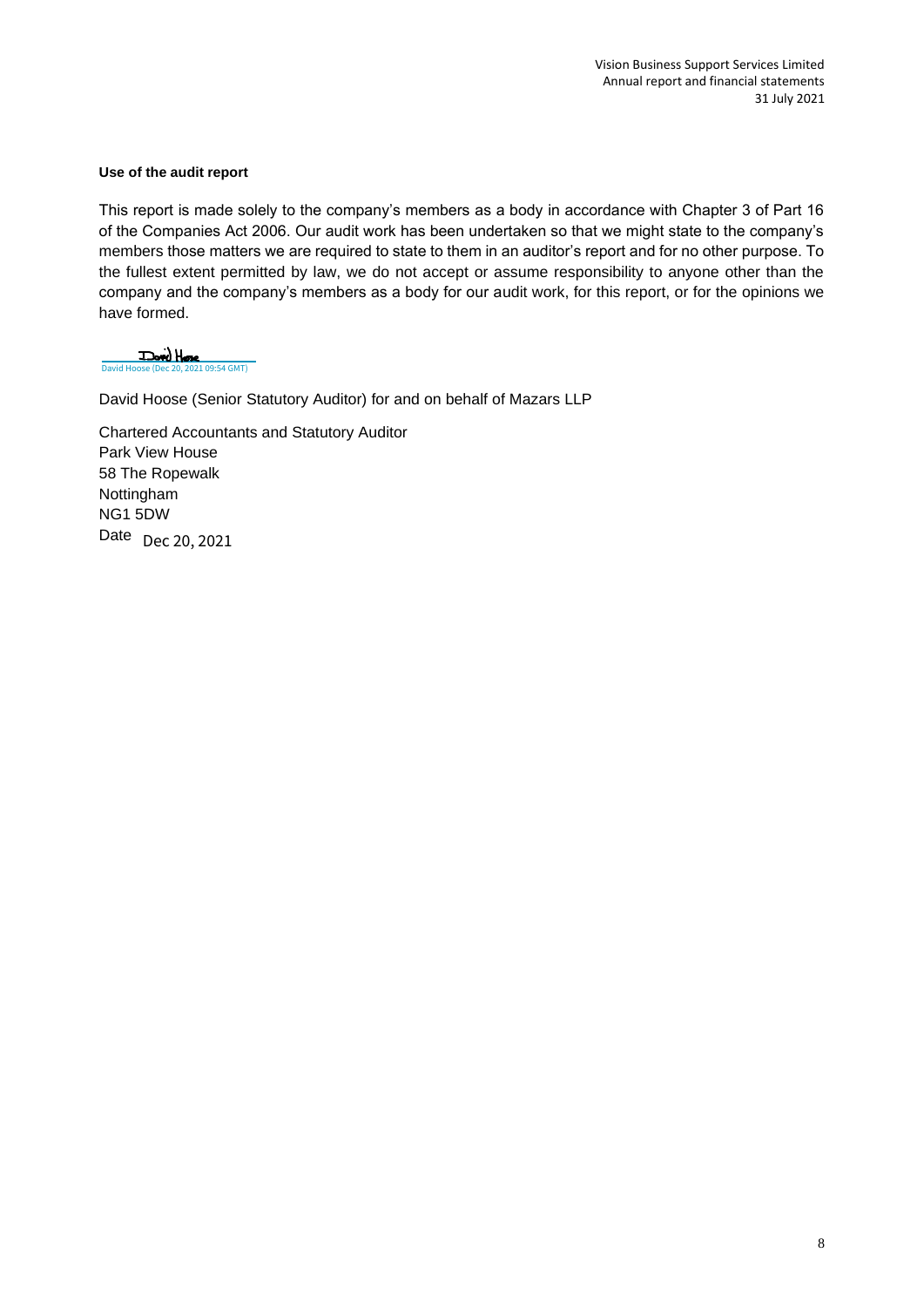# **Statement of Comprehensive Income**

# *for the year ended 31 July 2021*

| Note           | 2021<br>£ | 2020<br>£                |
|----------------|-----------|--------------------------|
| $\overline{2}$ | 4,451,283 | 3,122,992<br>(3,063,486) |
|                |           |                          |
|                | 87,907    | 59,506                   |
|                | (6,985)   | (16, 125)                |
| 3              | 80,922    | 43,381                   |
|                |           |                          |
|                | 80,922    | 43,381                   |
| 6              |           |                          |
|                | 80,922    | 43,381                   |
|                | 80,922    | 43,381                   |
|                |           | (4,363,376)              |

All amounts relate to continuing activities.

The notes on pages 13 to 18 form part of the financial statements.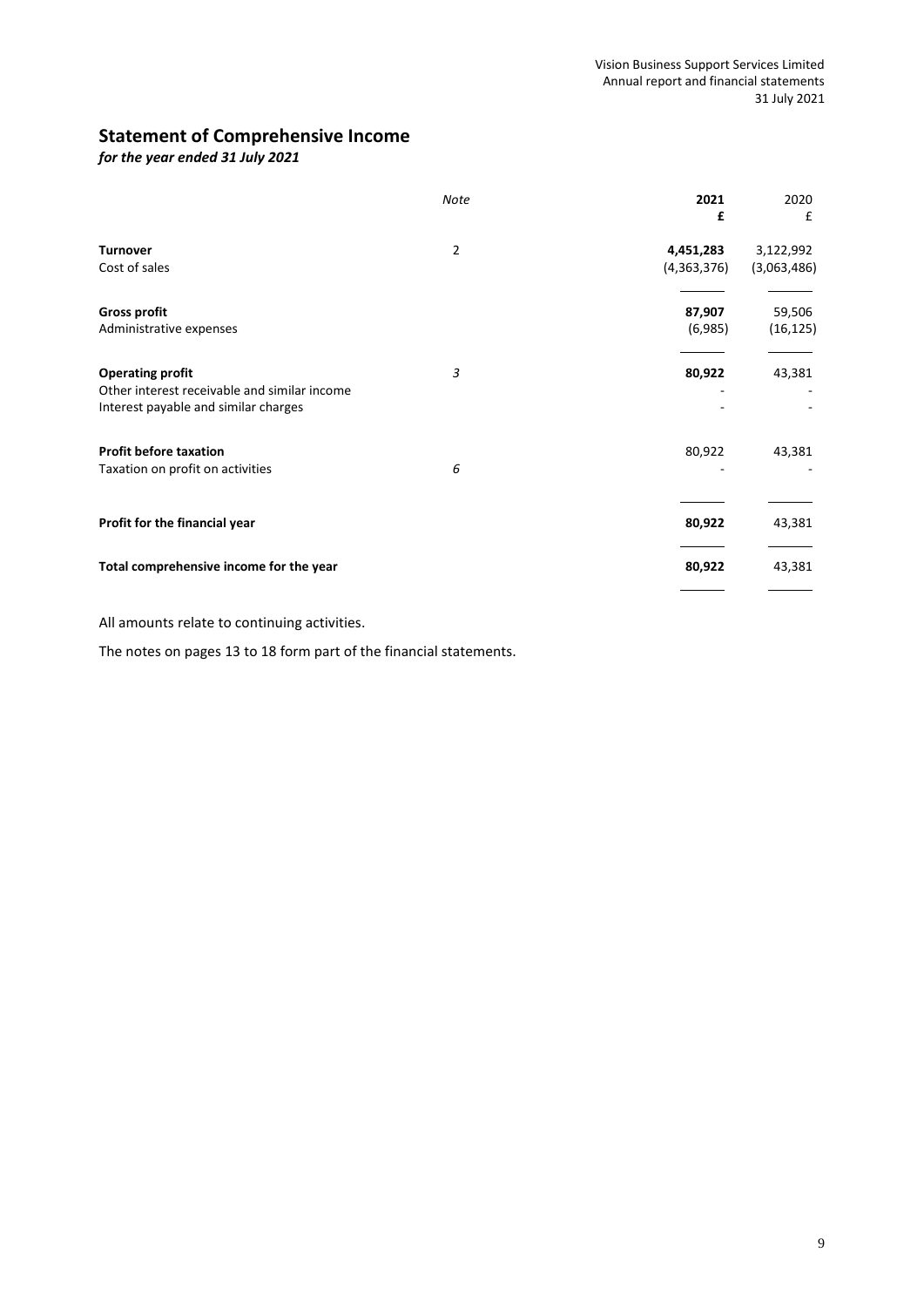# **Balance sheet**

*at 31 July 2021*

|                                                | <b>Note</b> | 2021<br>£  | 2020<br>£  |
|------------------------------------------------|-------------|------------|------------|
| <b>Current assets</b>                          |             |            |            |
| Debtors                                        | 7           | 194,040    | 130,491    |
| Cash at bank and in hand                       |             | 73,323     | 1,078      |
|                                                |             | 267,363    | 131,569    |
| Creditors: amounts falling due within one year | 8           | (267, 263) | (131, 469) |
| <b>Net current assets</b>                      |             | 100        | 100        |
| <b>Total assets less current liabilities</b>   |             | 100        | 100        |
| <b>Net assets</b>                              |             | 100        | 100        |
| <b>Capital and reserves</b>                    |             |            |            |
| Called up share capital                        | 9           | 100        | 100        |
| Profit and loss account                        | 10          |            |            |
| Shareholder's funds                            |             | 100        | 100        |

The notes on pages 13 to 18 form part of the financial statements.

These financial statements were approved by the board of directors on 2nd December 2021 and were signed on its behalf by:

**Andrew Cropley** *Director* Company registered number: 09701667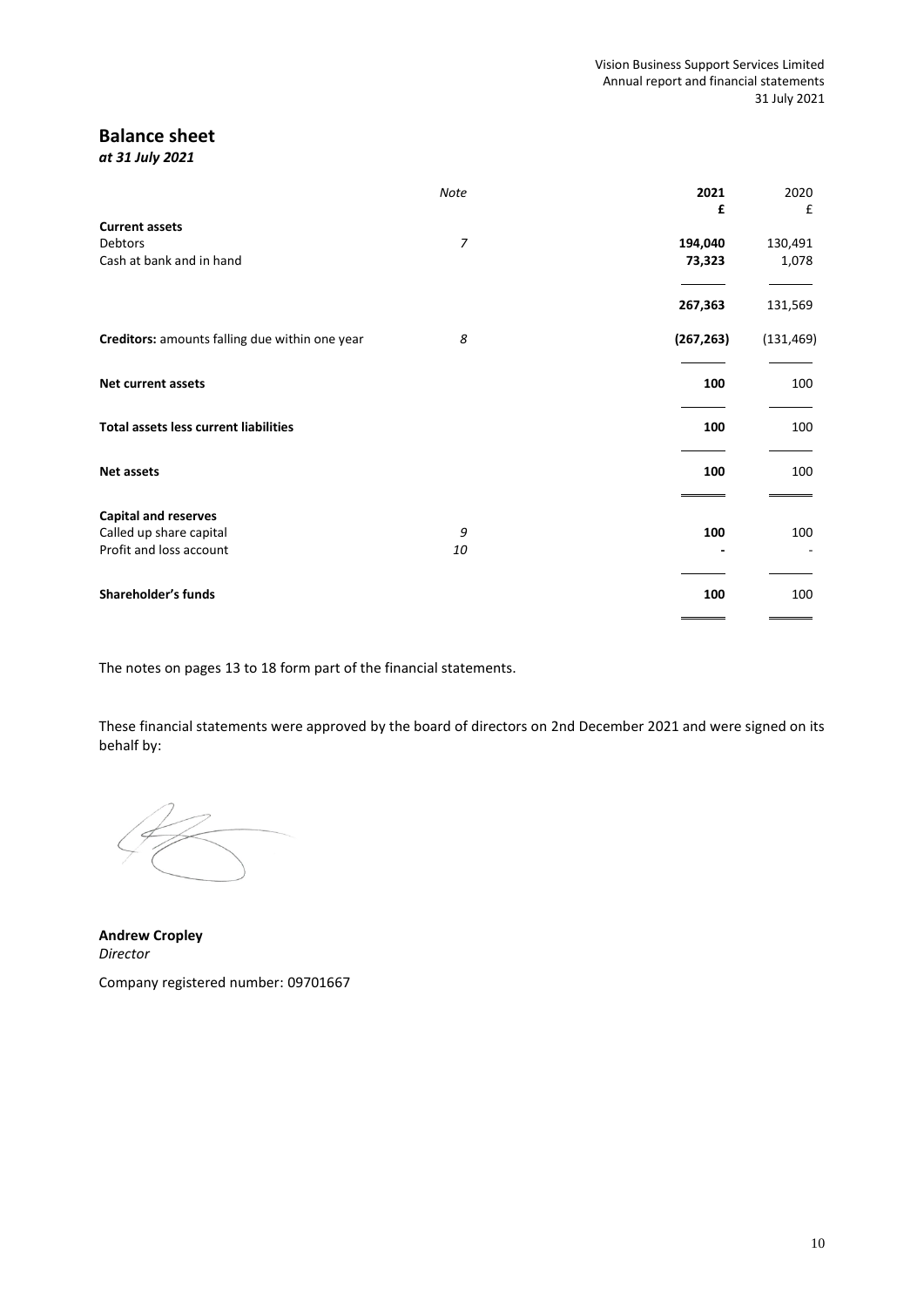# **Statement of Changes in Equity**

*at 31 July 2021*

|                                                             | Called up<br>Share | <b>Profit and loss</b><br>account<br>capital |           | <b>Total equity</b> |  |
|-------------------------------------------------------------|--------------------|----------------------------------------------|-----------|---------------------|--|
|                                                             | £                  | $\pmb{\mathsf{f}}$                           | £         |                     |  |
| Balance at 1 August 2019                                    | 100                |                                              | 100       |                     |  |
| Total comprehensive income for the period<br>Profit or loss |                    | 43,381                                       | 43,381    |                     |  |
| Total comprehensive income for the period                   | 100                | 43,381                                       | 43,481    |                     |  |
| Gift Aid                                                    |                    | (43, 381)                                    | (43, 381) |                     |  |
| Balance at 31 July 2020                                     | 100                |                                              | 100       |                     |  |
| Balance at 1 August 2020                                    | 100                |                                              | 100       |                     |  |
| Total comprehensive income for the period<br>Profit or loss |                    | 80,922                                       | 80,922    |                     |  |
| Total comprehensive income for the period                   | 100                | 80,922                                       | 81,022    |                     |  |
| Gift Aid                                                    | $\sim$             | (80, 922)                                    | (80, 922) |                     |  |
| Balance at 31 July 2021                                     | 100                |                                              | 100       |                     |  |
|                                                             |                    |                                              |           |                     |  |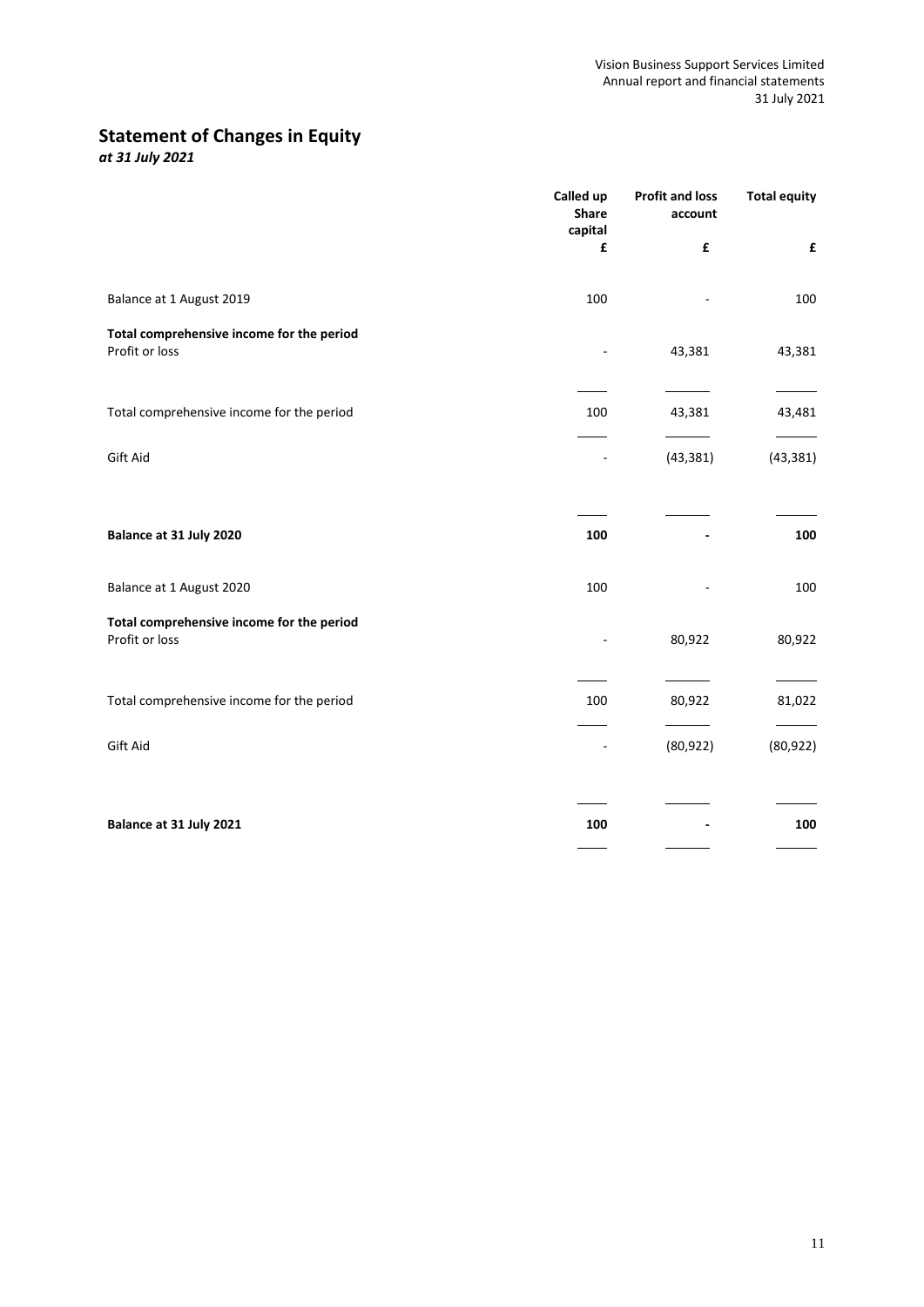# **Notes**

#### *(forming part of the financial statements)*

# **1 Accounting policies**

The following accounting policies have been applied consistently in dealing with items which are considered material in relation to the financial statements.

Vision Business Support Services Limited (the "Company") is a private company limited by shares and incorporated and domiciled in the UK.

These financial statements were prepared in accordance with Financial Reporting Standard 102 *The Financial Reporting Standard* applicable in the UK and Republic of Ireland (*"FRS 102"*). The presentation currency of these financial statements is sterling.

The Company's ultimate parent undertaking, West Nottinghamshire College includes the Company in its consolidated financial statements. The consolidated financial statements of West Nottinghamshire College are prepared in accordance with FRS102 and are available to the public and may be obtained from West Nottinghamshire College. In these financial statements, the company is considered to be a qualifying entity (for the purposes of this FRS) and has applied the exemptions available under FRS 102 in respect of the following disclosures:

- Cash Flow Statement and related notes; and
- Key Management Personnel compensation.

As the consolidated financial statements of West Nottinghamshire College include the equivalent disclosures, the Company has also taken the exemptions under FRS 102 available in respect of the following disclosures:

• The disclosures required by FRS 102.11 *Basic Financial Instruments* and FRS 102.12 *Other Financial Instrument Issues* in respect of financial instruments not falling within the fair value accounting rules of Paragraph 36(4) of Schedule 1.

The accounting policies set out below have, unless otherwise stated, been applied consistently to all periods presented in these financial statements.

Judgements made by the directors, in the application of these accounting policies that have significant effect on the financial statements and estimates with a significant risk of material adjustment in the next year are discussed in note 13.

#### *Measurement convention*

The financial statements are prepared on the historical cost basis.

#### *Going concern*

In preparing these accounts the directors believe it is appropriate to adopt the going concern assumption based on the continued profitability of the company and their forecasts that the company will continue to have sufficient resources for its ongoing operations.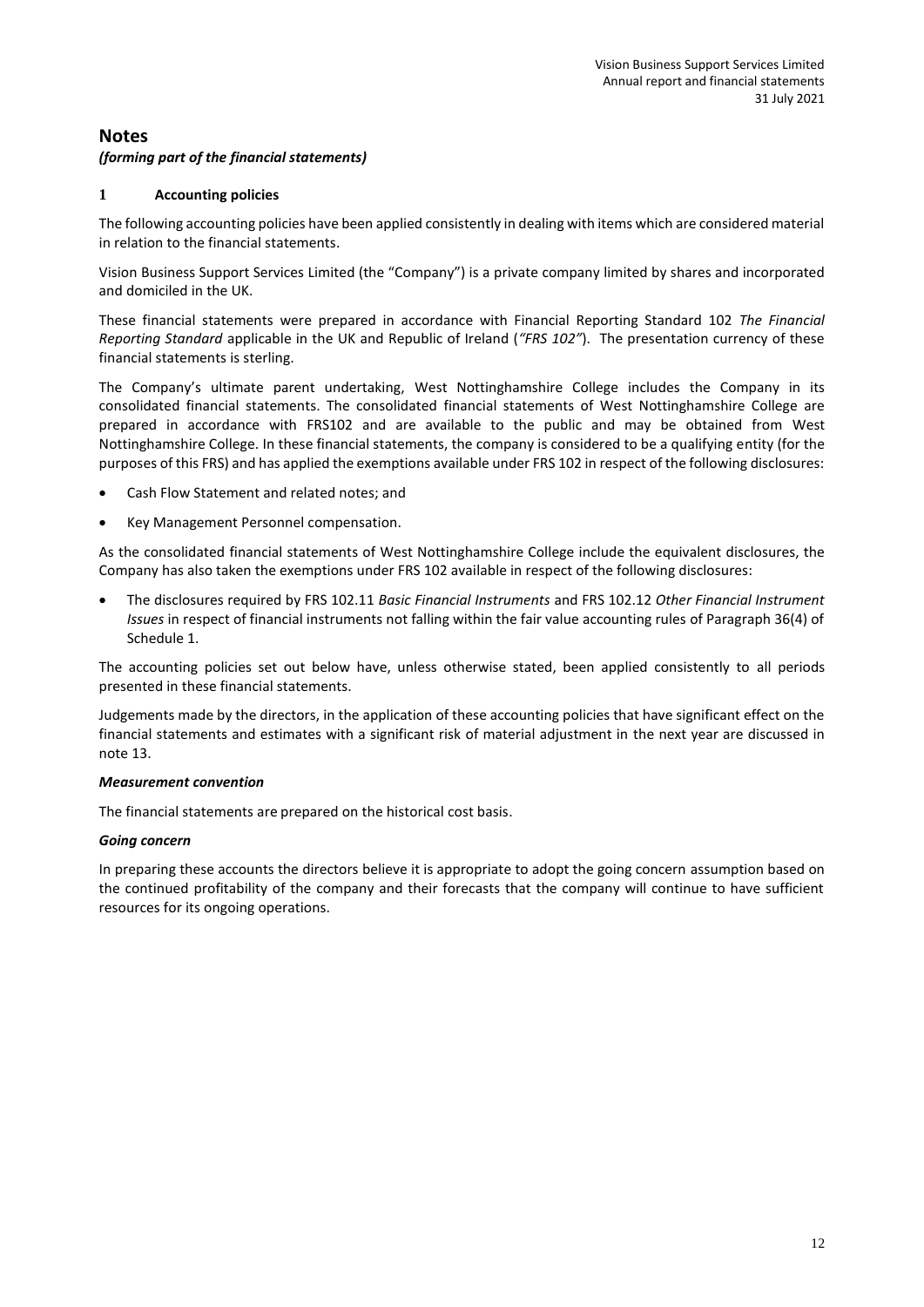# **1 Accounting policies** *(continued)*

#### *Revenue recognition*

Revenue is recognised to the extent that the company obtains the right to consideration in exchange for its performance. Revenue is measured as the fair value of the consideration received, excluding any discounts and VAT. Revenue from licenced sales is included to the extent of the proportion of the licence fee attributable to the current financial period. Any income arising for licence fees relating to future periods is deferred within creditors.

#### *Basic financial instruments*

#### *Financial Assets- Trade and other debtors*

Trade and other debtors are recognised initially at transaction price less attributable transaction costs. The assets are subsequently carried at amortised cost using the effective interest method. At the end of each reporting period the financial assets are assessed for evidence of impairment. If an asset is impaired, the impairment loss is recognised in the profit and loss. Financial assets are derecognised when (a) the contractual rights to the cash flows from the asset expire or are settled, or (b) substantially all the risks and rewards of the ownership of the asset are transferred to another party, or (c) control of the asset has been transferred to another party who has the practical ability to unilaterally sell the asset to an unrelated third party without imposing additional restrictions.

#### *Financial Liabilities- Trade and other creditors*

Trade and other creditors are recognised initially at transaction price plus attributable transaction costs. Subsequent to initial recognition they are measured at amortised cost using the effective interest method. Financial Liabilities are derecognised when the liability is extinguished, that is when the contractual obligation is discharged, cancelled or expires.

#### *Cash and cash equivalents*

Cash and cash equivalents comprise cash balances.

#### *Taxation*

Tax on the profit or loss for the year comprises current and deferred tax. Tax is recognised in the profit and loss account except to the extent that it relates to items recognised directly in equity or other comprehensive income, in which case it is recognised directly in equity or other comprehensive income.

#### *Current taxation*

Current tax is the expected tax payable or receivable on the taxable income or loss for the year, using tax rates enacted or substantively enacted at the balance sheet date, and any adjustment to tax payable in respect of previous years.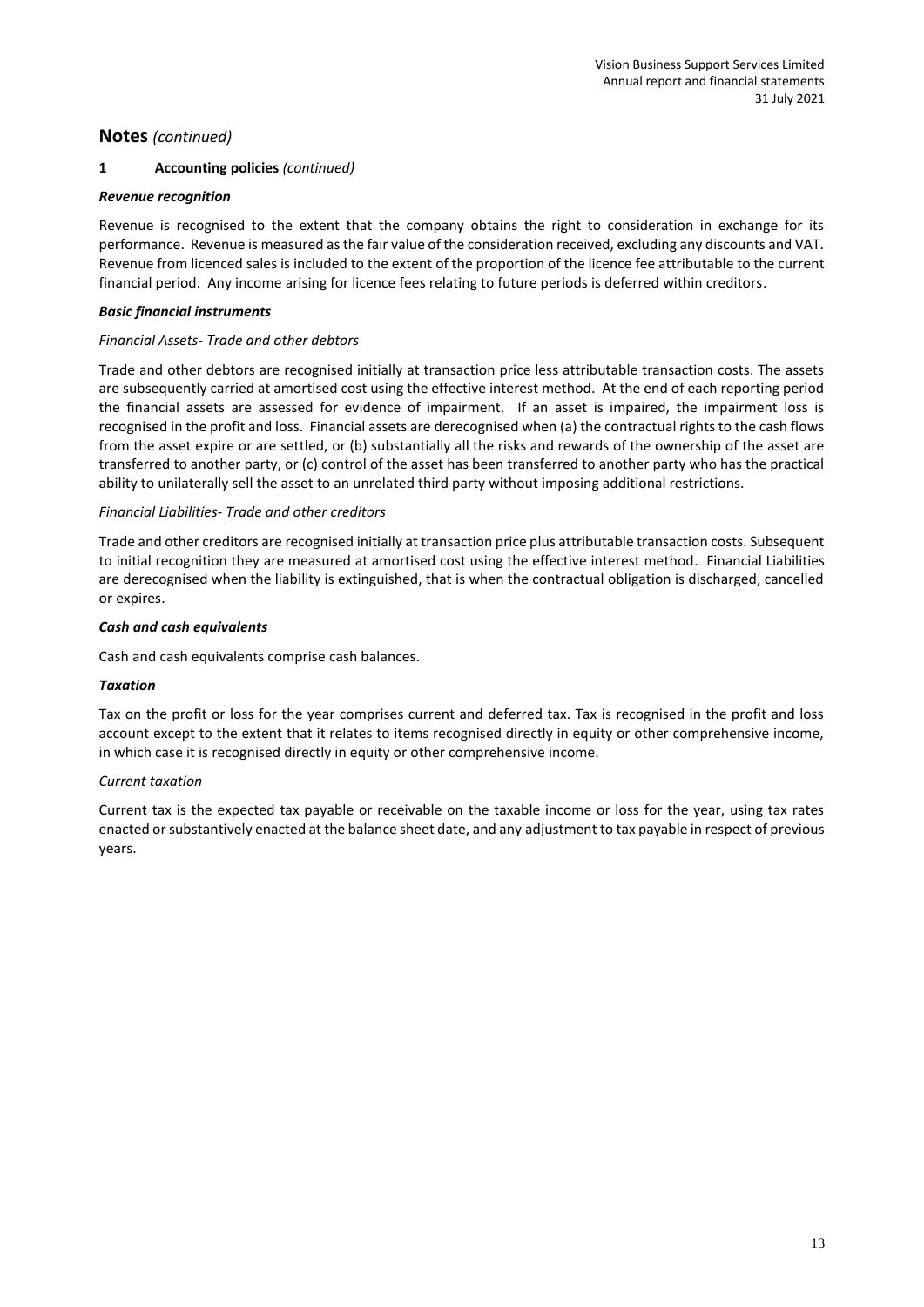# *1 Accounting policies (continued)*

# *Deferred taxation*

Deferred taxation is provided in full in respect of all timing differences that have originated but not reversed at the balance sheet date, where transactions or events that result in either an obligation to pay more tax in the future or a right to pay less tax in the future have occurred at the balance sheet date.

A deferred tax asset is recognised as recoverable only when, on the basis of all available evidence, it can be regarded as more likely than not that there will be suitable taxable profits against which to recover carried forward tax losses and from which the future reversal of underlying timing differences can be deducted.

Deferred tax is measured at the average tax rates that are expected to apply in the periods in which the timing differences are expected to reverse, based on tax rates and laws that have been enacted or substantively enacted by the balance sheet date. The deferred tax balance has not been discounted.

# *Pensions*

The company operates a defined contribution pension scheme. Contributions are charged to the profit and loss account as they become payable in accordance with the rules of the scheme.

# **2 Turnover**

Turnover, which is stated net of value added tax, represents the provision of goods and services which fall within the company's ordinary activities and is based entirely within the United Kingdom.

# **3 Operating profit**

Operating profit is stated after any charges for depreciation or taxation services (both £nil for 2020 and 2021). Audit fees are borne by the College

#### **4 Directors' remuneration**

|                                                                         | 2021<br>£       | 2020<br>£       |
|-------------------------------------------------------------------------|-----------------|-----------------|
| Directors' emoluments<br>Company contribution to defined pension scheme | 69,481<br>3,467 | 70,108<br>2,917 |
|                                                                         | 72,948          | 73,025          |
|                                                                         |                 |                 |

The company has applied the exemptions available in respect of the disclosure of Key Management Personnel compensation.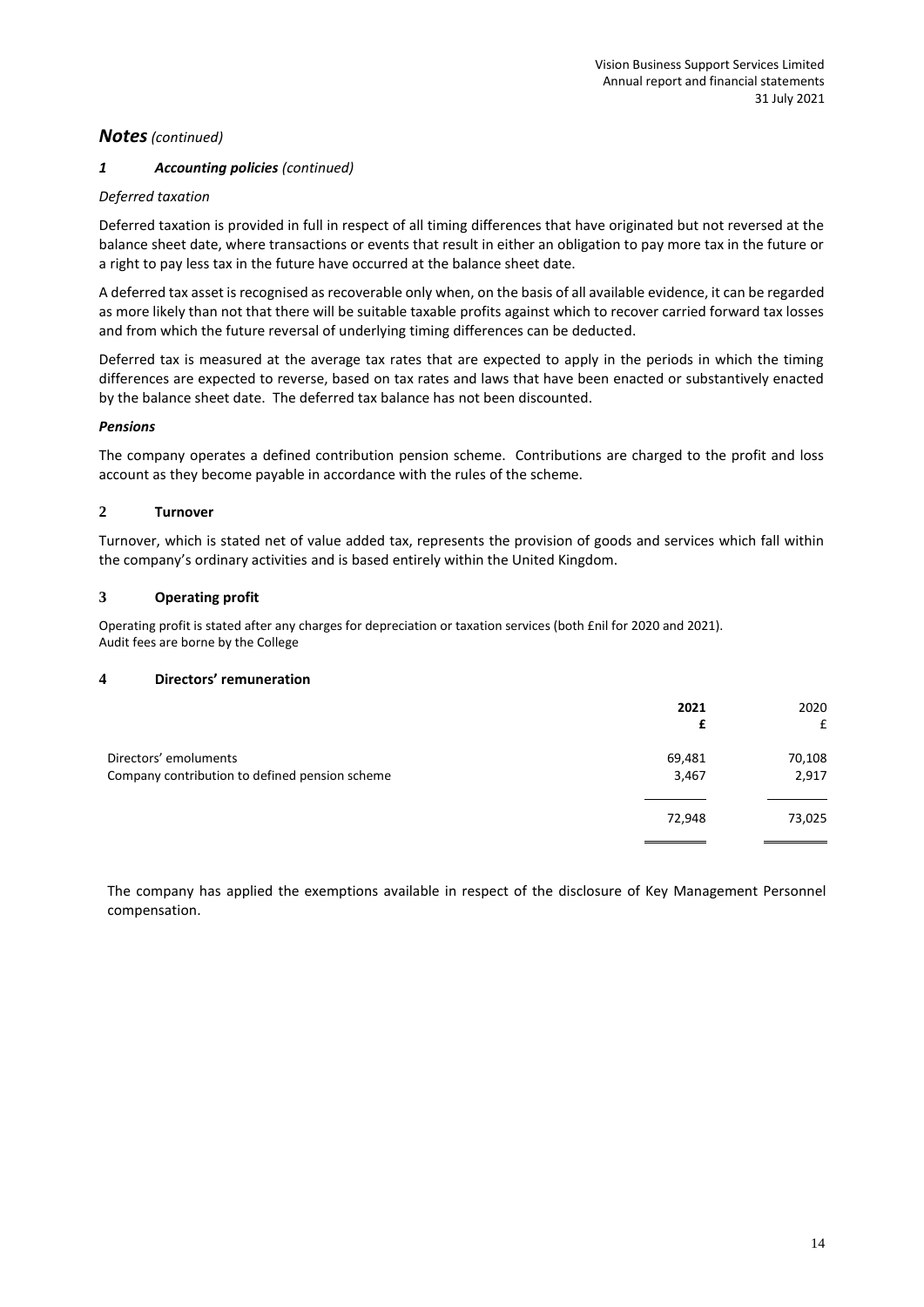# **5 Staff Costs**

|                       | 2021      | 2020      |
|-----------------------|-----------|-----------|
|                       | £         | £         |
| Wages and salaries    | 3,912,209 | 2,708,835 |
| Restructuring costs   | -         | 1,212     |
| Social security costs | 272,819   | 195,410   |
| Other pension costs   | 141,877   | 105,522   |
|                       | 4,326,905 | 3,010,979 |
|                       |           |           |
|                       |           |           |

The average monthly number of employees (including directors) made up of average headcount during the year was as follows:

|            | 2021<br>No. | 2020<br>No. |  |
|------------|-------------|-------------|--|
| Operations | 207         | 150         |  |
|            | 207         | 150         |  |
|            | ______      | ______      |  |

### **6 Taxation**

The tax assessed in the year is £nil (2020: £nil). The standard rate of corporation tax in the UK for small companies is 19% (2020 19%). The differences are explained below:

|                                                                                                              | 2021<br>£ | 2020<br>£ |
|--------------------------------------------------------------------------------------------------------------|-----------|-----------|
| Profit on ordinary activities before tax                                                                     | 80,922    | 43,381    |
| Profit on ordinary activities multiplied by standard rate of corporation tax in the UK of<br>19% (2020: 19%) | 15,375    | 8,242     |
| <b>Effects of</b><br>Origination and reversal of timing differences<br>Gift aid                              | (15, 375) | (8, 242)  |
| Total tax expense included in profit or loss                                                                 |           |           |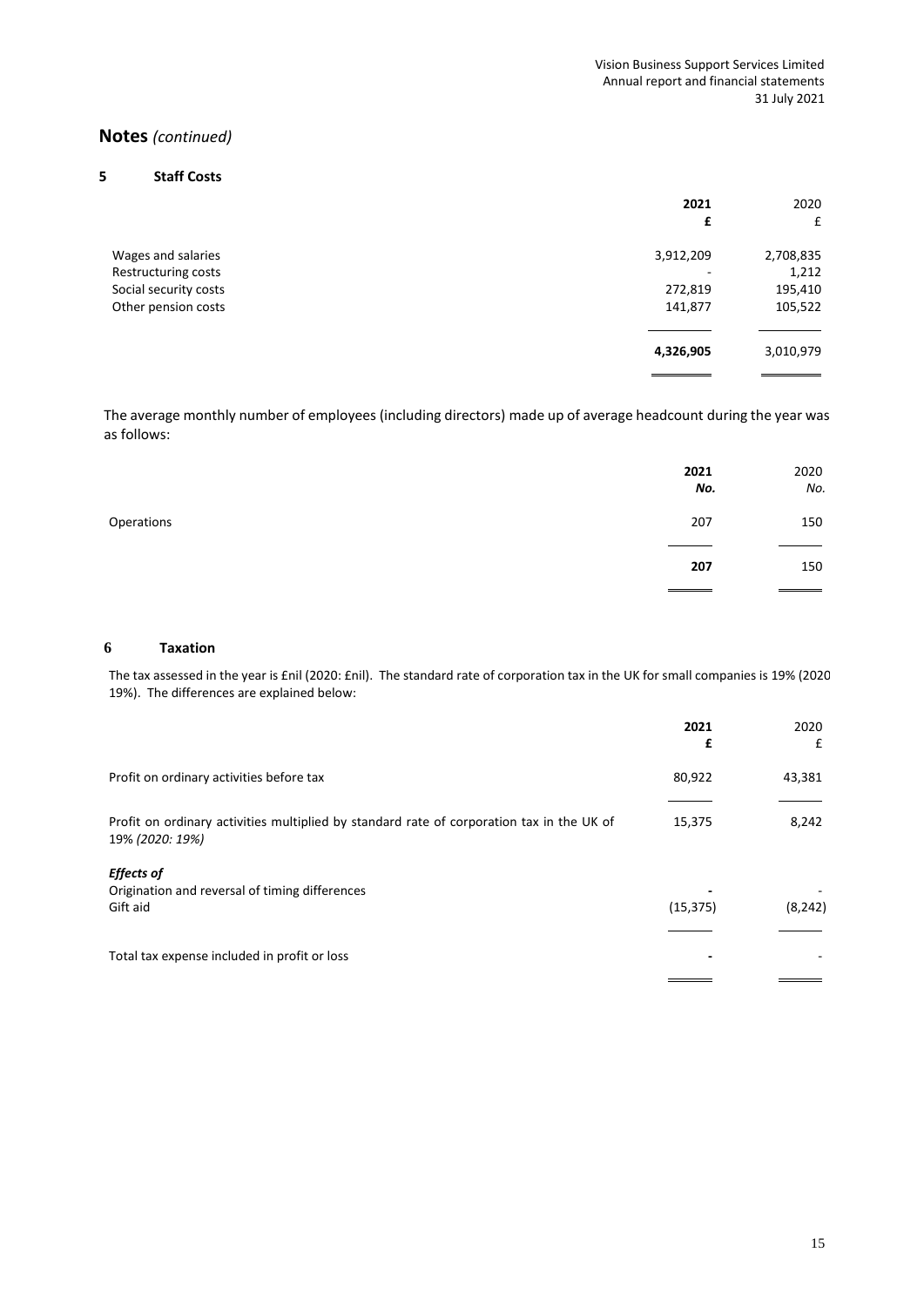# **7 Debtors**

|                                    | 2021<br>£ | 2020<br>£ |
|------------------------------------|-----------|-----------|
| Amounts owed by group undertakings | 194,940   | 130,491   |
|                                    | 194,940   | 130,491   |
|                                    |           |           |

Amounts owed by group undertakings are trading balances repayable on demand and are non-interest bearing.

# **8 Creditors: amounts falling due within one year**

|                                    | 2021    | 2020    |
|------------------------------------|---------|---------|
|                                    | £       | £       |
| Social security and other taxes    | 94,000  | 58,241  |
| Amounts owed to group undertakings | 9,741   | 53,381  |
| Accruals and deferred Income       | 163,522 | 19,848  |
|                                    |         |         |
|                                    | 163,522 | 131,469 |
|                                    |         |         |

Amounts owed to group undertakings are trading balances repayable on demand and are non-interest bearing.

# **9 Issued share capital**

|                                    | 2021 | 2020 |
|------------------------------------|------|------|
|                                    |      |      |
| Allotted, called up and fully paid |      |      |
| Ordinary shares of £1 each         | 100  | 100  |
|                                    |      |      |

# **10 Profit and Loss Account**

This reserve represents cumulative retained profits and losses.

|                          | 2021                     | 2020               |
|--------------------------|--------------------------|--------------------|
|                          |                          | $\sim$<br><b>.</b> |
| Cumulative profit/(loss) | $\overline{\phantom{0}}$ | $\sim$             |
|                          |                          |                    |